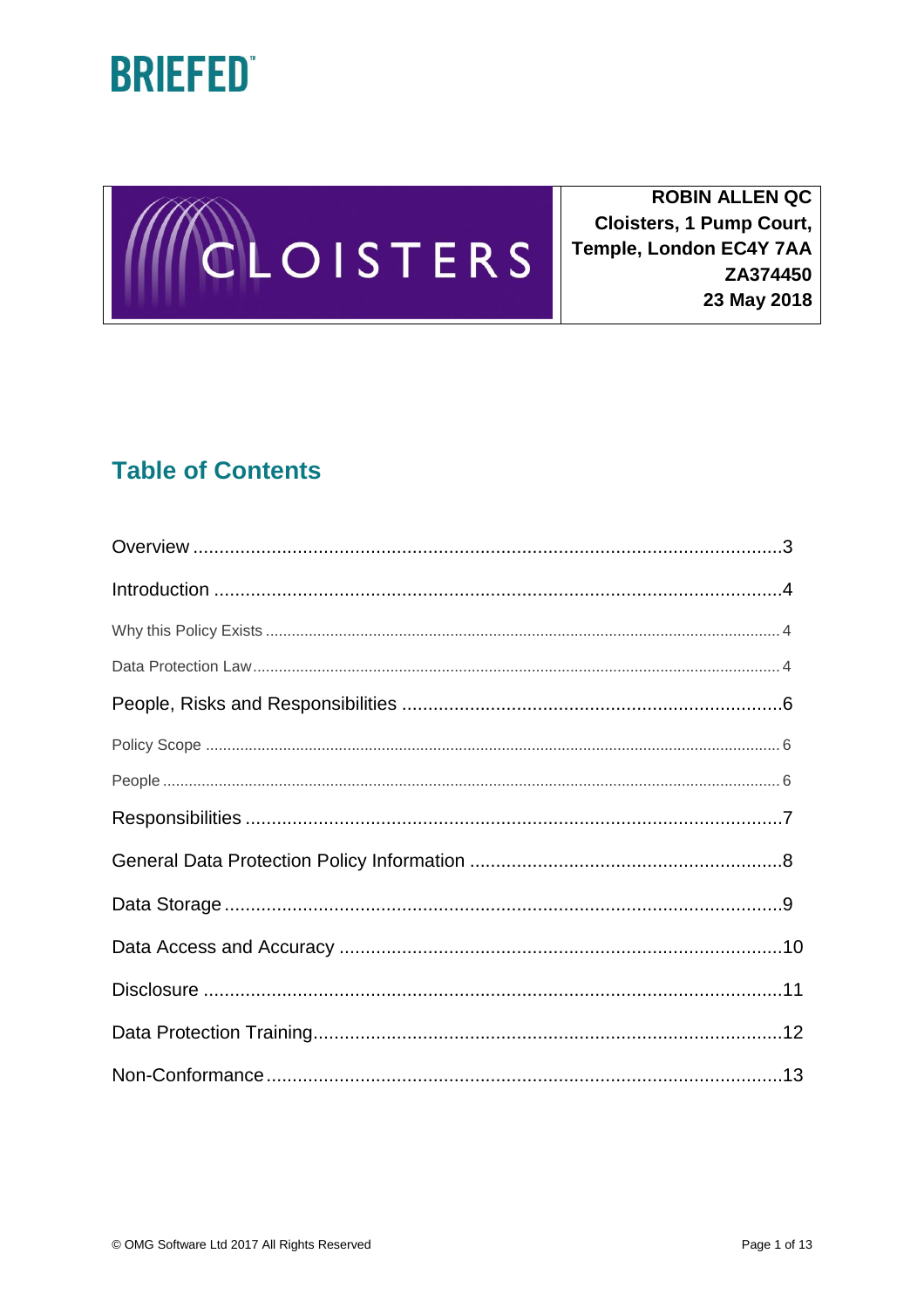

### **Policy Prepared by:**

Robin Allen QC

### **Approved by:**

Robin Allen QC

On 23 May 2018 Policy became operational on: 23 May 2018 Next Review date: 22 May 2019

### **Data Controller**

Robin Allen QC is the Data Controller under the General Data Protection Regulation, which means that it determines what purposes personal information held, or will be used for. It is also responsible for notifying the Information Commissioner of the data it holds or is likely to hold, and the general purposes that this data will be used for.

Robin Allen QC is registered with the Information Commissioner's Office as a Data Controller: **ZA374450**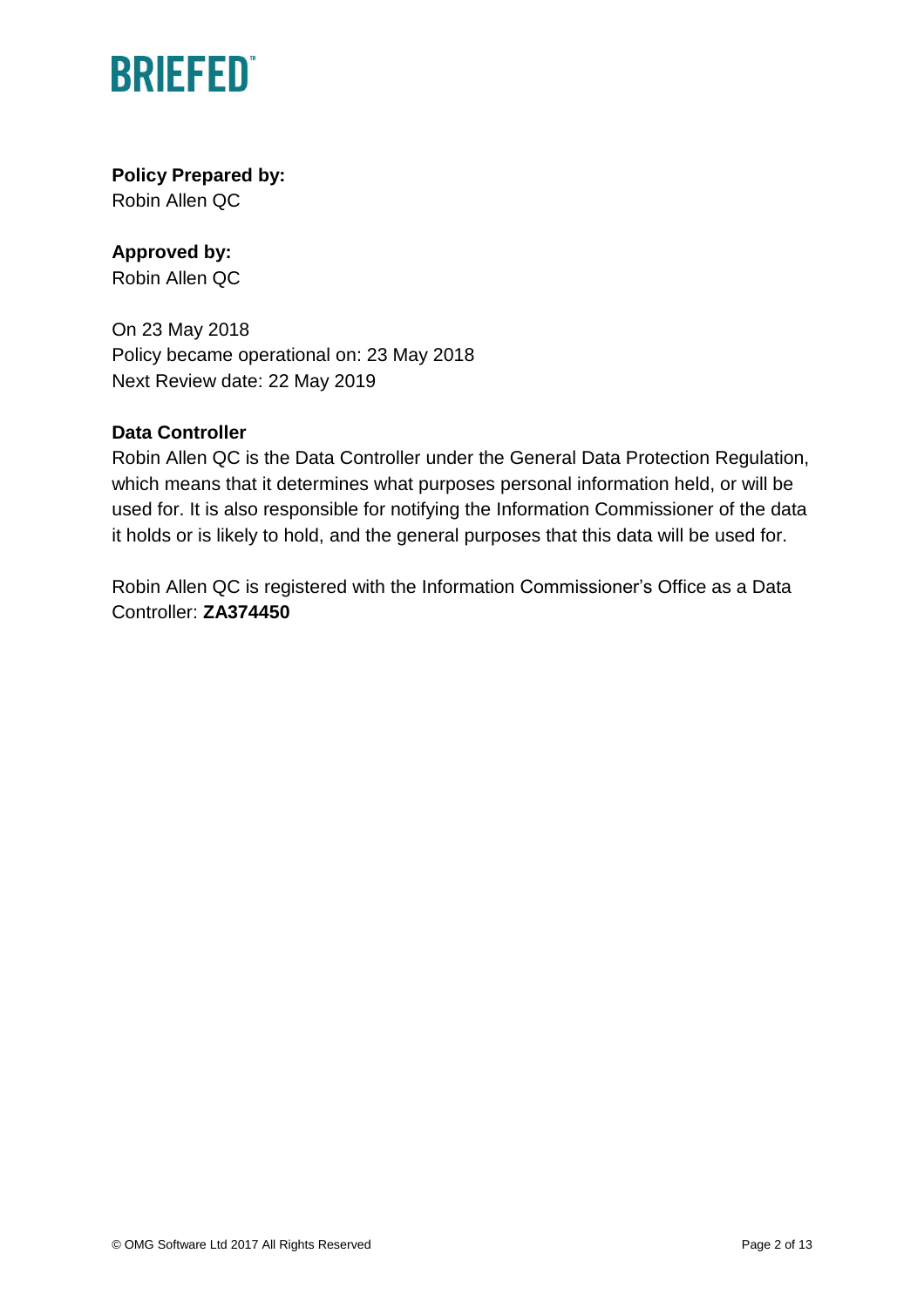### **Overview**

There is a suite of documents, which together make up the Data Protection policies of Robin Allen QC.

This General Data Protection Policy should be read in conjunction with the following documents.

- 1. Mobile Working Policy
- 2. Data Retention and Disposal Policy
- 3. Subject Access Request Policy
- 4. Data Breach Checklist
- 5. Data Sharing Agreement where appropriate.
- 6. Data Processed Register
- 7. Data Protection Training Register
- 8. Near Miss Register
- 9. Third Party Data Sharing Register
- 10. IT Register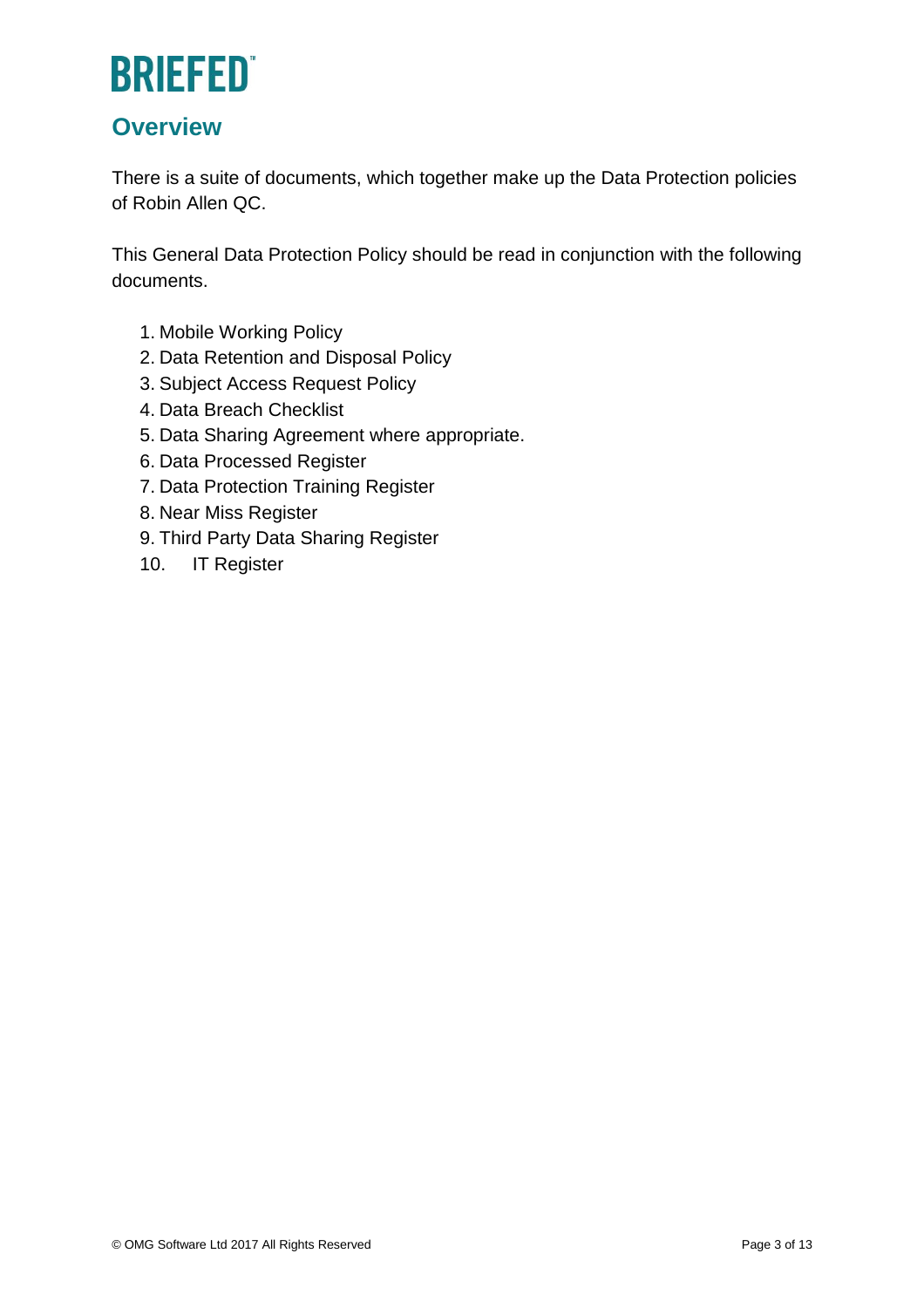

**Barrister Data Protection Policy 23 May 2018**

### **Introduction**

Robin Allen QC needs to gather and use certain information about individuals.

These can include clients, customers, suppliers, business contacts, employees and other people the practice has a relationship with or may need to contact.

This policy describes how this personal data must be collected, handled, stored to meet the practice's data protection standards – and to comply with the law.

### **Why this Policy Exists**

This data protection policy exists to ensure that Robin Allen QC;

- Complies with Data Protection law and follows good practice
- Protects the rights of staff, clients, customers and fellow members of Cloisters' Barristers' Chambers
- Is open about how it stores and processes individual's data
- Protects itself from the risks of a data breach.

#### **Data Protection Law**

The General Data Protection Regulation describes how organisations must collect, handle, and store personal information.

These rules apply regardless of whether data is stored electronically, on paper or on other materials.

To comply with the law, personal information must be collected and used fairly, stored safely and not disclosed unlawfully.

The General Data Protection Regulation is underpinned by six important principles. They say that personal data must be:

- 1. processed lawfully, fairly, and transparently
- 2. collected for specific, explicit, and legitimate purposes
- 3. adequate, relevant, and limited to what is necessary for processing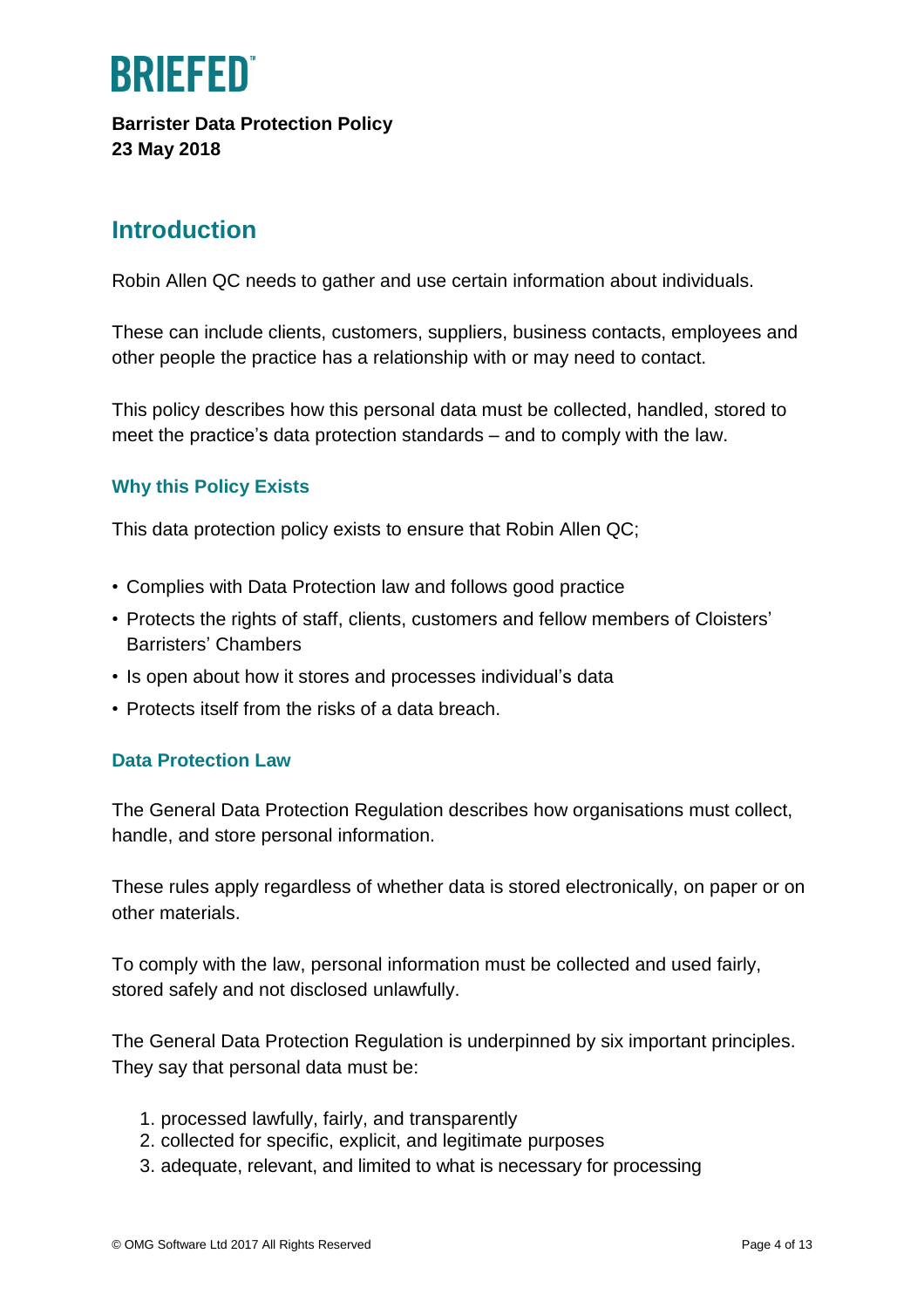

- 4. accurate and, where necessary, kept up to date.
- 5. kept in a form such that the Data Subject can be identified only as long as is necessary for processing
- 6. processed in a manner that ensures appropriate security of the personal data

This policy will be updated as necessary to reflect best practice in data management, security, and control and to ensure compliance with any changes or amendments made to the General Data Protection Regulation.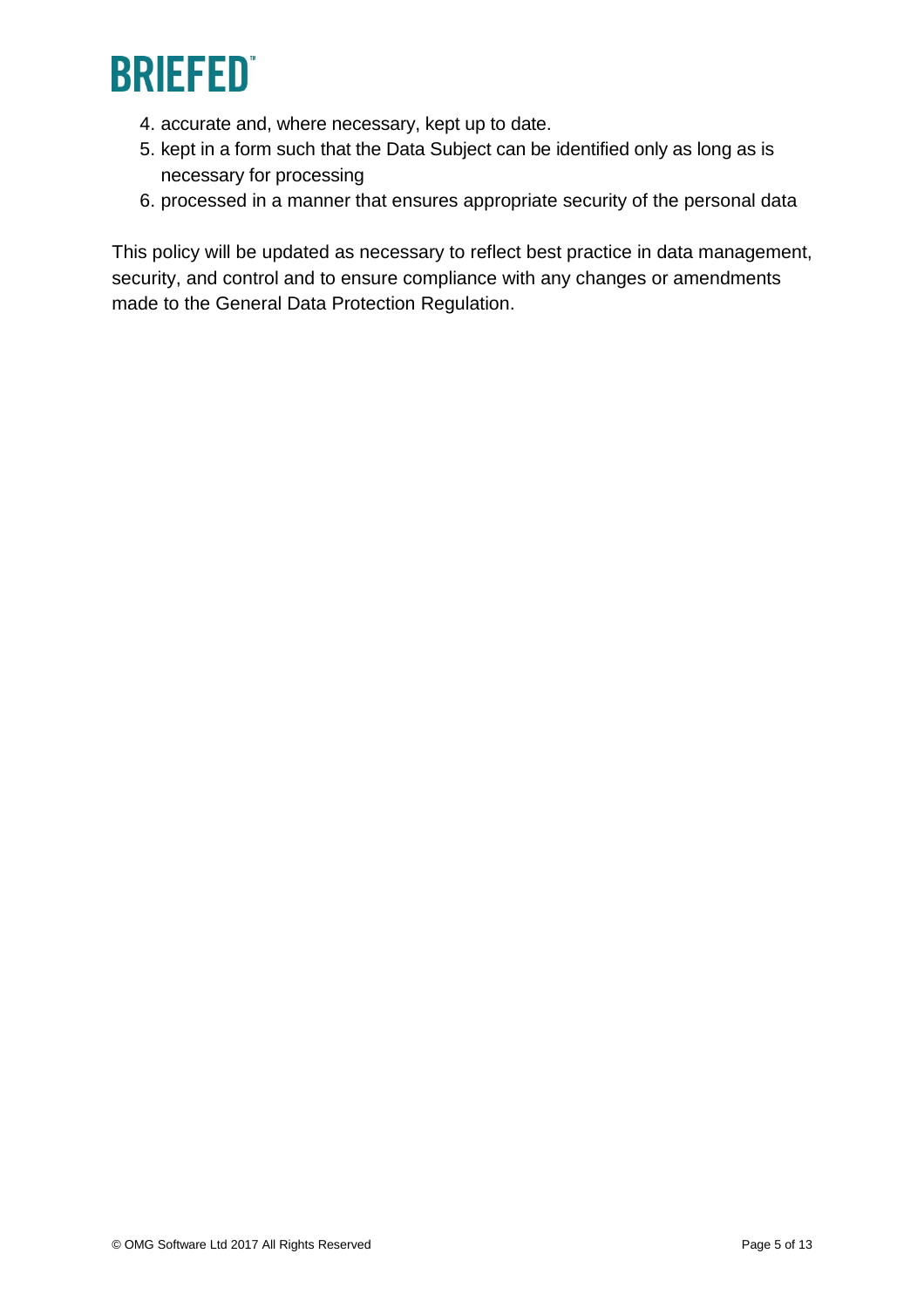## **People, Risks and Responsibilities**

### **Policy Scope**

### **People**

This policy applies to:

All employees of Robin Allen QC - that includes management, trainees, volunteers, work experience students, support staff.

All contractors, suppliers and other people working on behalf of Robin Allen QC.

It applies to all data the practice holds relating to identifiable individuals. This can include but is not limited to:

Names of individuals, postal addresses, email addresses, telephone numbers, financial data, business names, plus any other personal sensitive information relating to individuals.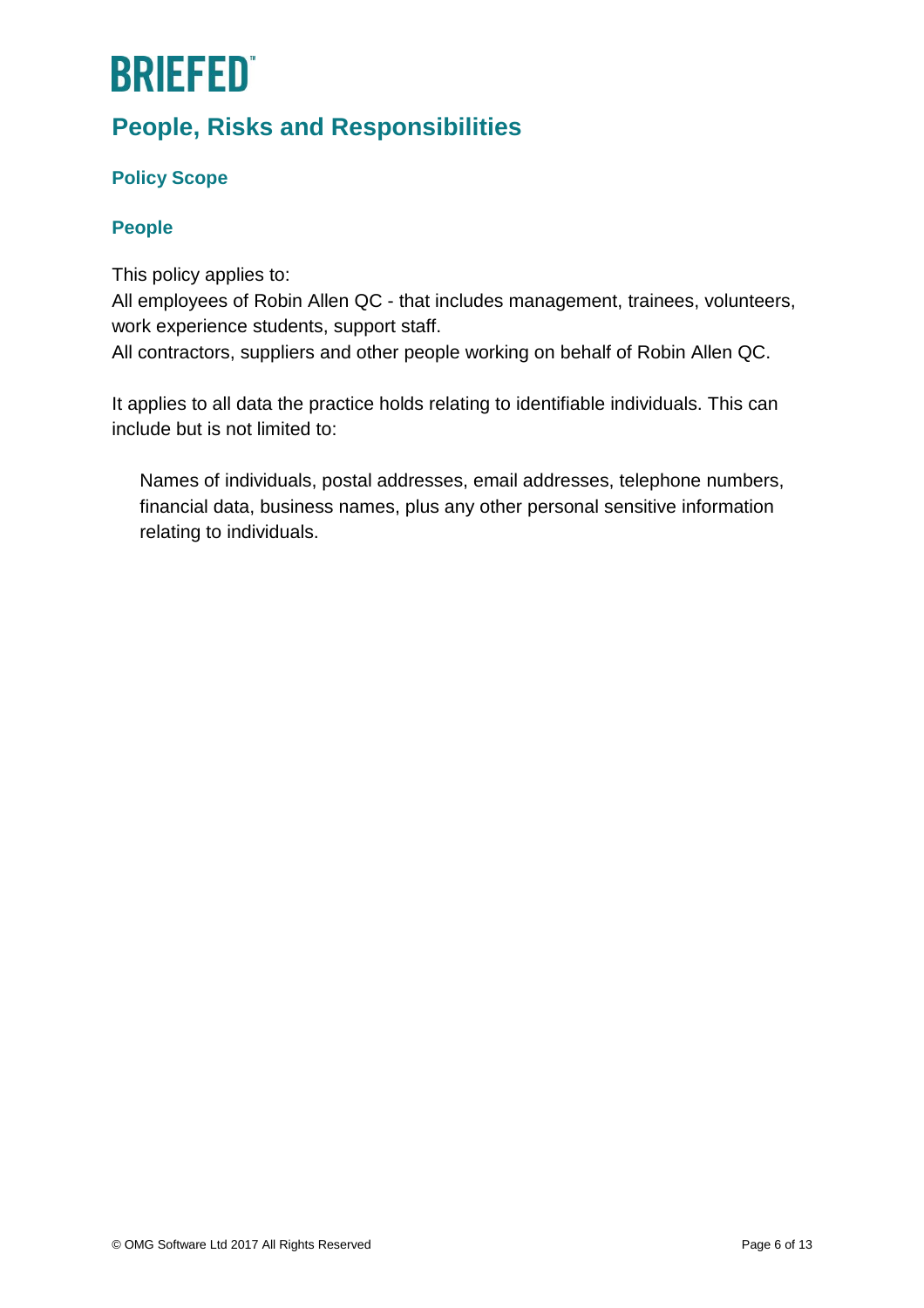## **Responsibilities**

Everyone who works for Robin Allen QC at Cloisters has responsibility for ensuring data is collected, stored and handled appropriately.

This policy will be updated as necessary to reflect best practice in data management, security, and control and to ensure compliance with any changes or amendments made to the General Data Protection Regulation.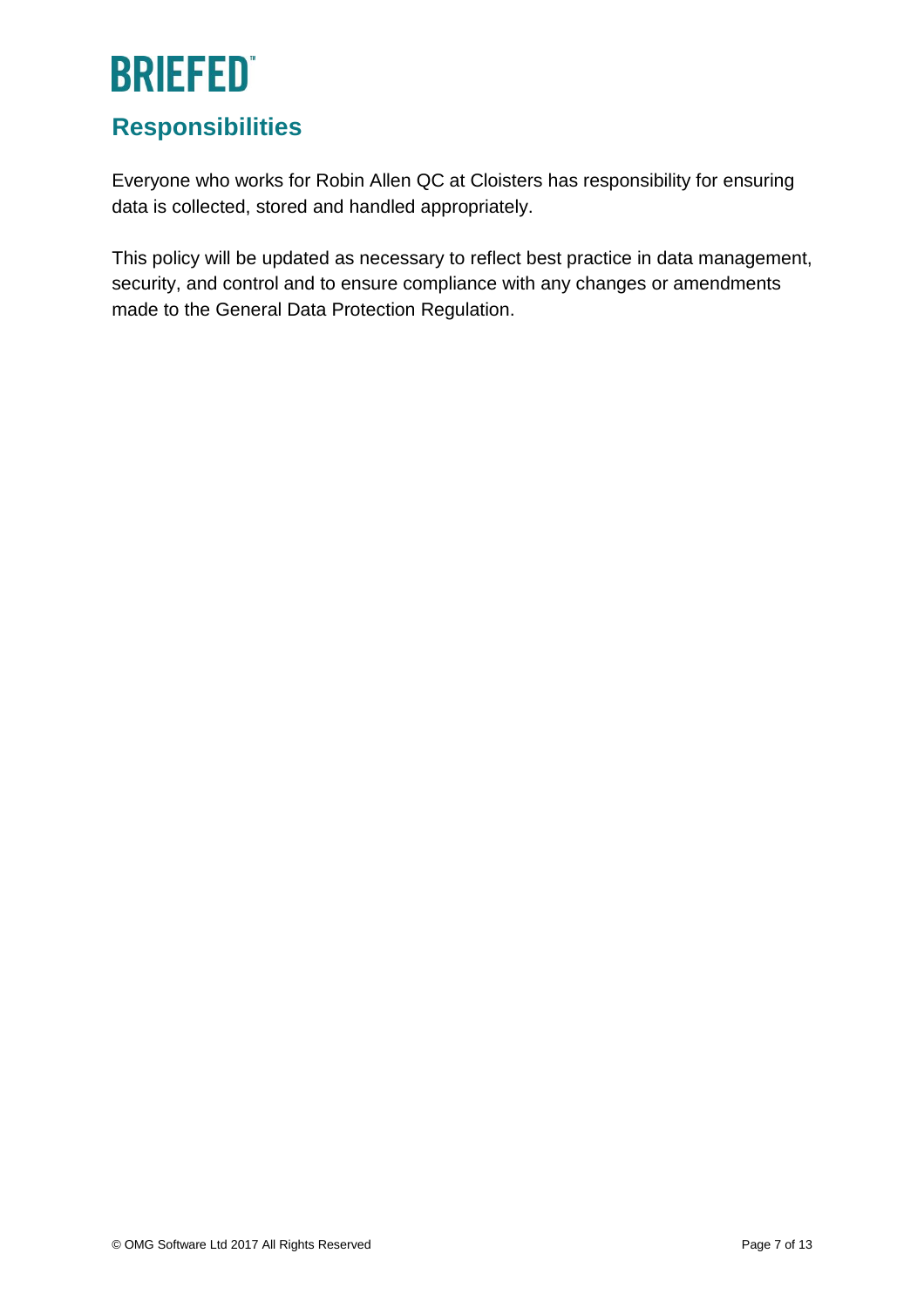## **General Data Protection Policy Information**

Robin Allen QC will, through appropriate management and strict application of criteria and controls:

- Observe fully conditions regarding the fair collection and use of information
- Meet its legal obligations to specify the purposes for which information is used
- Collect and process appropriate information, and only to the extent that it is needed to fulfil its operational needs or to comply with any legal requirements
- Ensure the quality of information used
- Ensure appropriate retention and disposal of information
- Ensure that the rights of people about whom information is held, can be fully exercised under the GDPR. These include:
	- o The right to be informed
	- o The right of access
	- o The right to rectification
	- o The right to erase
	- $\circ$  The right to restrict processing
	- $\circ$  The right to data portability
	- o The right to object
	- o Rights in relation to automated decision making and profiling.
- Take appropriate technical and organisational security measures to safeguard personal information
- Ensure that personal information is not transferred outside the EEA without suitable safeguards
- Treat people justly and fairly whatever their age, religion, disability, gender, sexual orientation or ethnicity when dealing with requests for information
- Set out clear procedures for responding to requests for information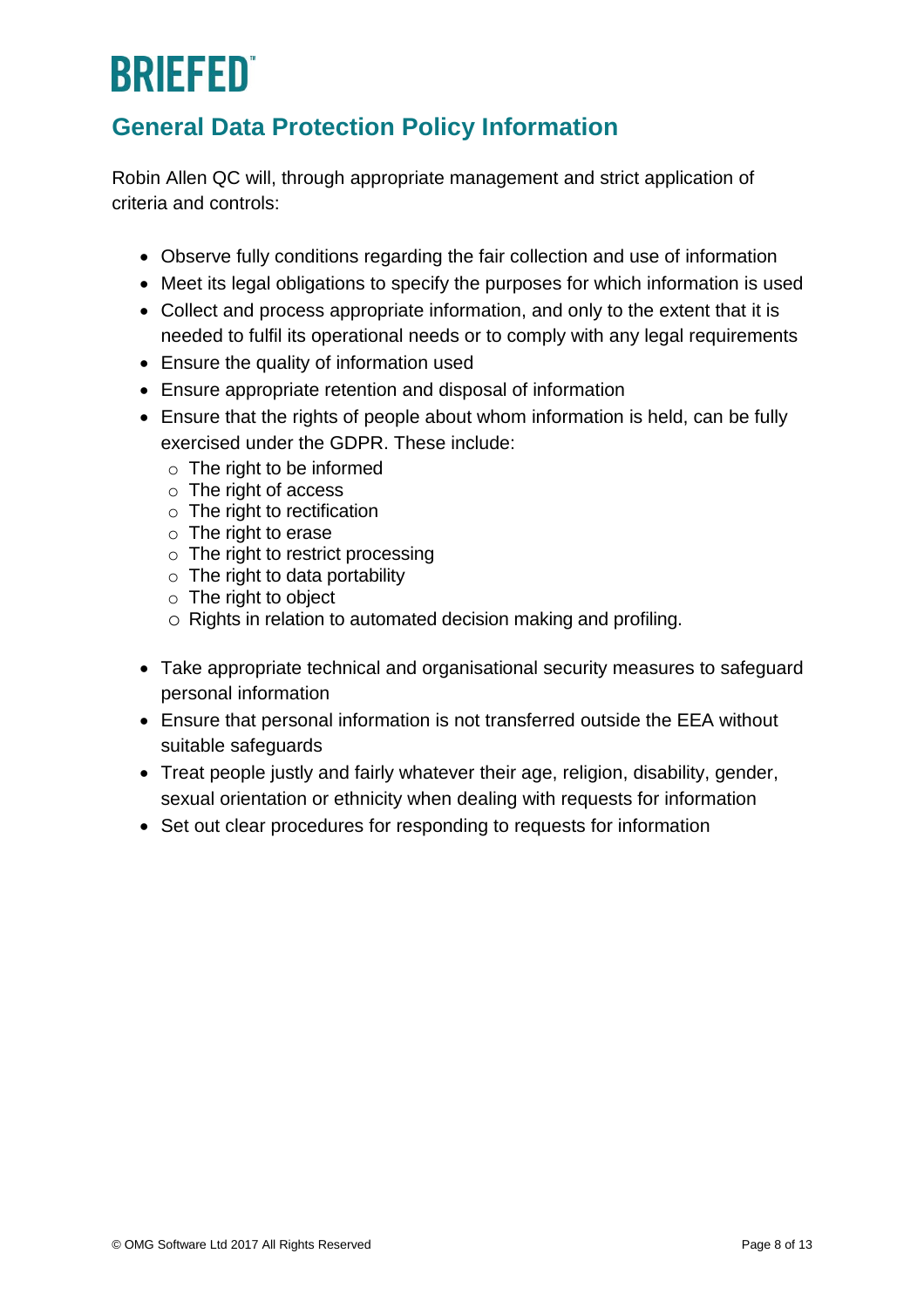### **Data Storage**

Information and records relating to service users will be stored securely and will only be accessible to authorised staff and data processors.

Information will be stored for only as long as it is needed or required statute and will be disposed of appropriately.

Robin Allen QC will ensure all personal and company data is non-recoverable from any computer system previously used within the organisation, which has been passed on/sold to a third party.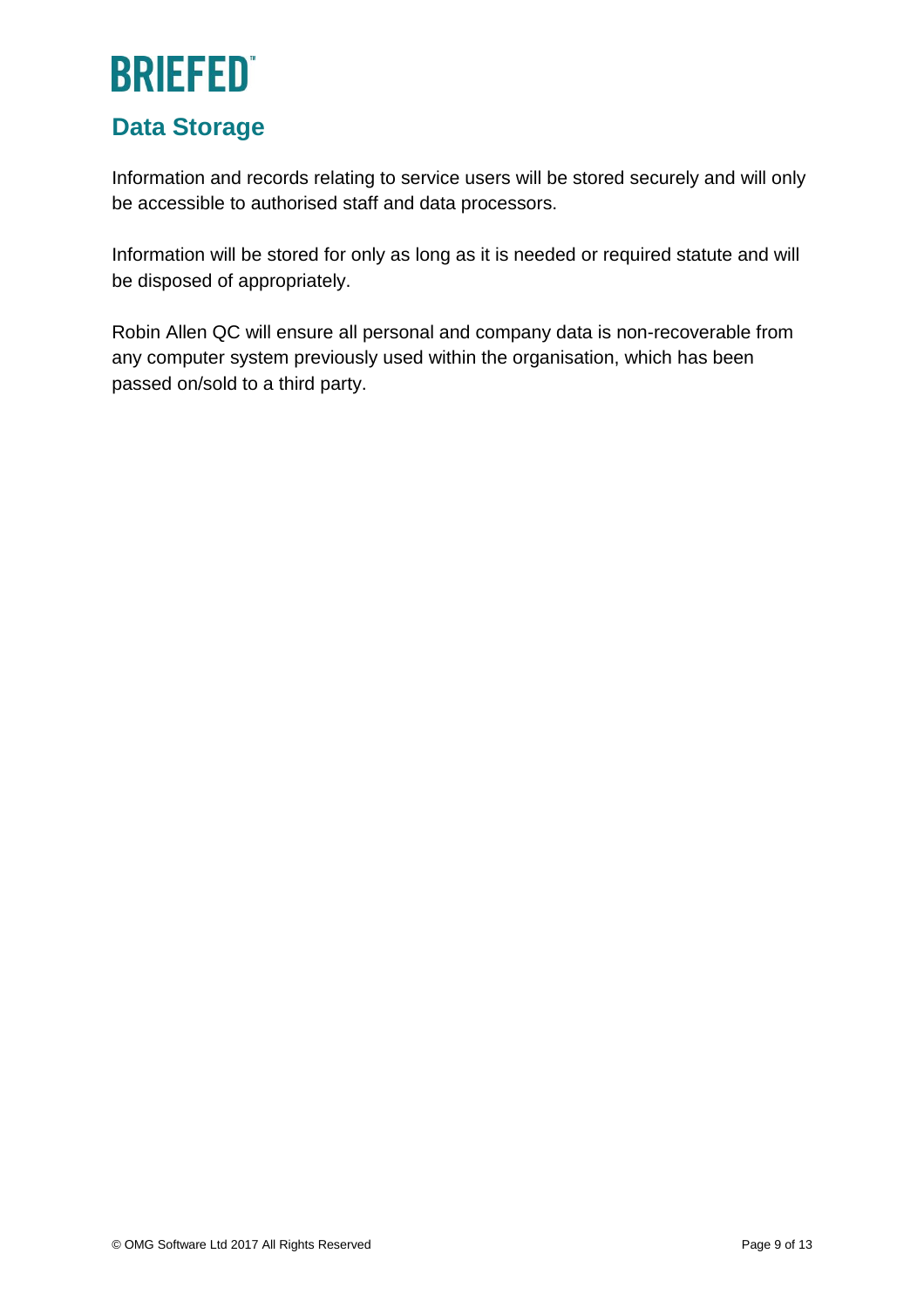### **Data Access and Accuracy**

All individuals/data subjects have the right to access the information Robin Allen QC holds about them, except where specific exemptions apply to a legal professional. Robin Allen QC will also take reasonable steps ensure that this information is kept up to date.

In addition, Robin Allen QC will ensure that:

- Everyone processing personal information understands that they are contractually responsible for following good data protection practice
- Everyone processing personal information is appropriately trained to do so
- Everyone processing personal information is appropriately supervised
- Anybody interested in making enquiries about handling personal information knows what to do
- It deals promptly and courteously with any enquiries about handling personal information
- It describes clearly how it handles personal information
- It will regularly review and audit the ways it holds, manages and uses personal information
- It regularly assesses and evaluates its methods and performance in relation to handling personal information
- All staff are aware that a breach of the rules and procedures identified in this policy may lead to disciplinary action being taken against them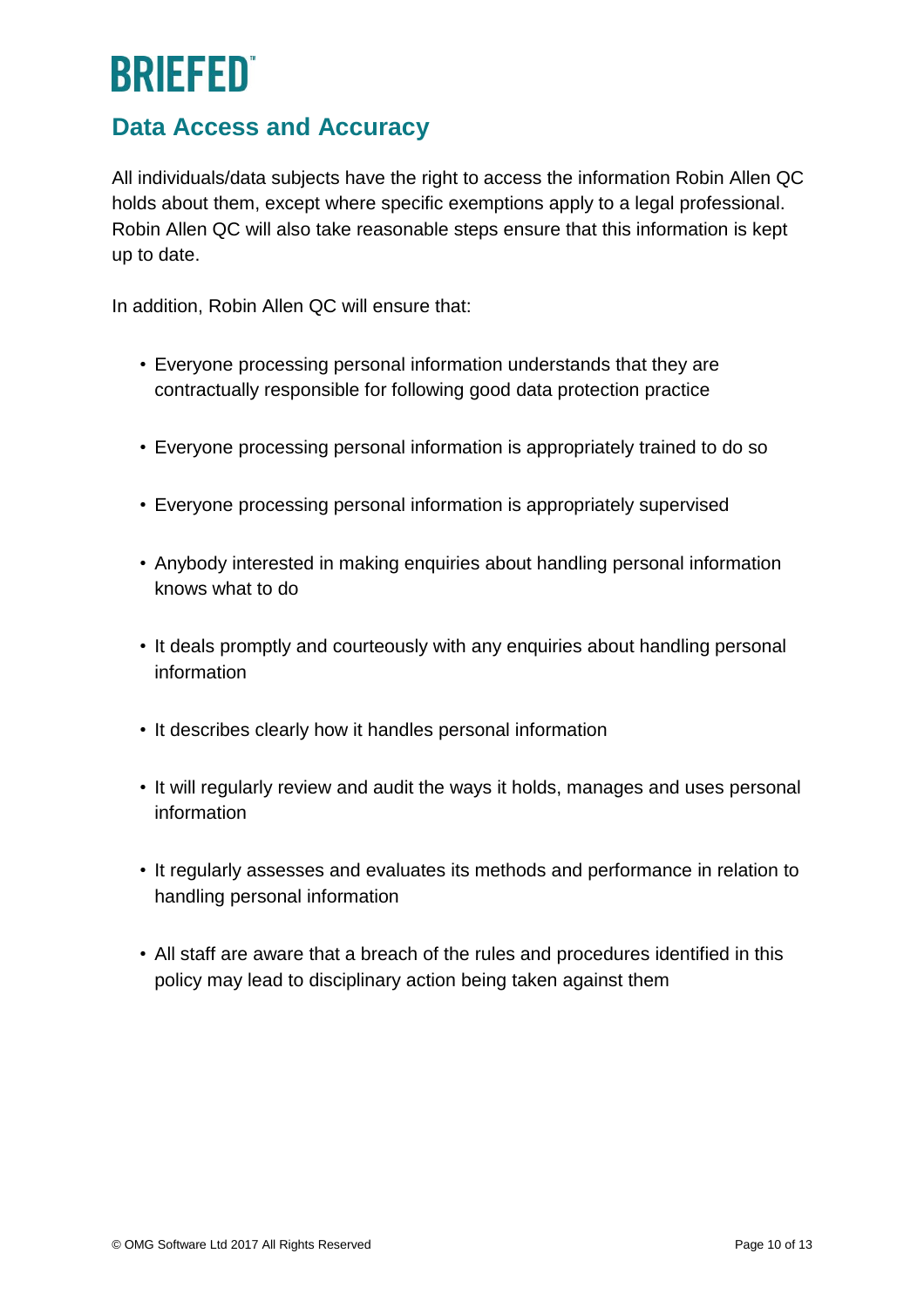### **Disclosure**

Robin Allen QC may share data with other agencies such as government departments and other relevant parties.

The Individual/data subject will be made aware in most circumstances how and with whom their information will be shared. There are circumstances where the law allows Robin Allen QC to disclose data (including sensitive data) without the data subject's consent.

These are:

- a) Carrying out a legal duty or as authorised by the Secretary of State
- b) Protecting vital interests of an individual/data subject or other person
- c) The individual/data subject has already made the information public
- d) Conducting any legal proceedings, obtaining legal advice or defending any legal rights
- e) Monitoring for equal opportunities purposes i.e. race, disability or religion
- f) Providing a confidential service where the individual/data subject's consent cannot be obtained or where it is reasonable to proceed without consent: e.g. where we would wish to avoid forcing stressed or ill individuals'/data subjects to provide consent signatures.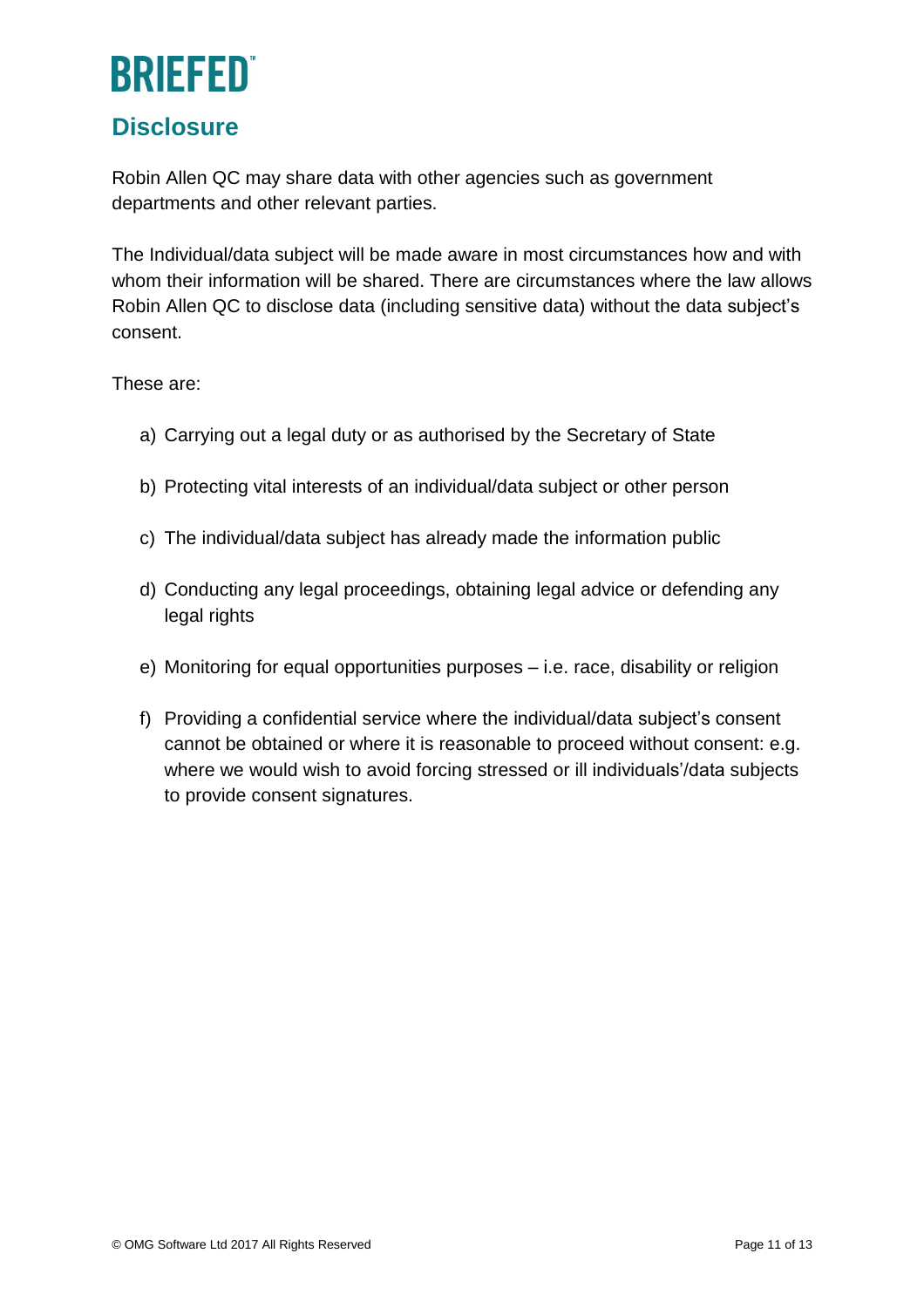## **Data Protection Training**

Robin Allen QC will ensure that s/he and all employees are appropriately trained in Data Protection and particularly the policies of Robin Allen QC annually.

If new members of staff commence work with Robin Allen QC, they will be provided with data protection training within the first month of employment.

Cloisters keeps a register of all training provided to staff.